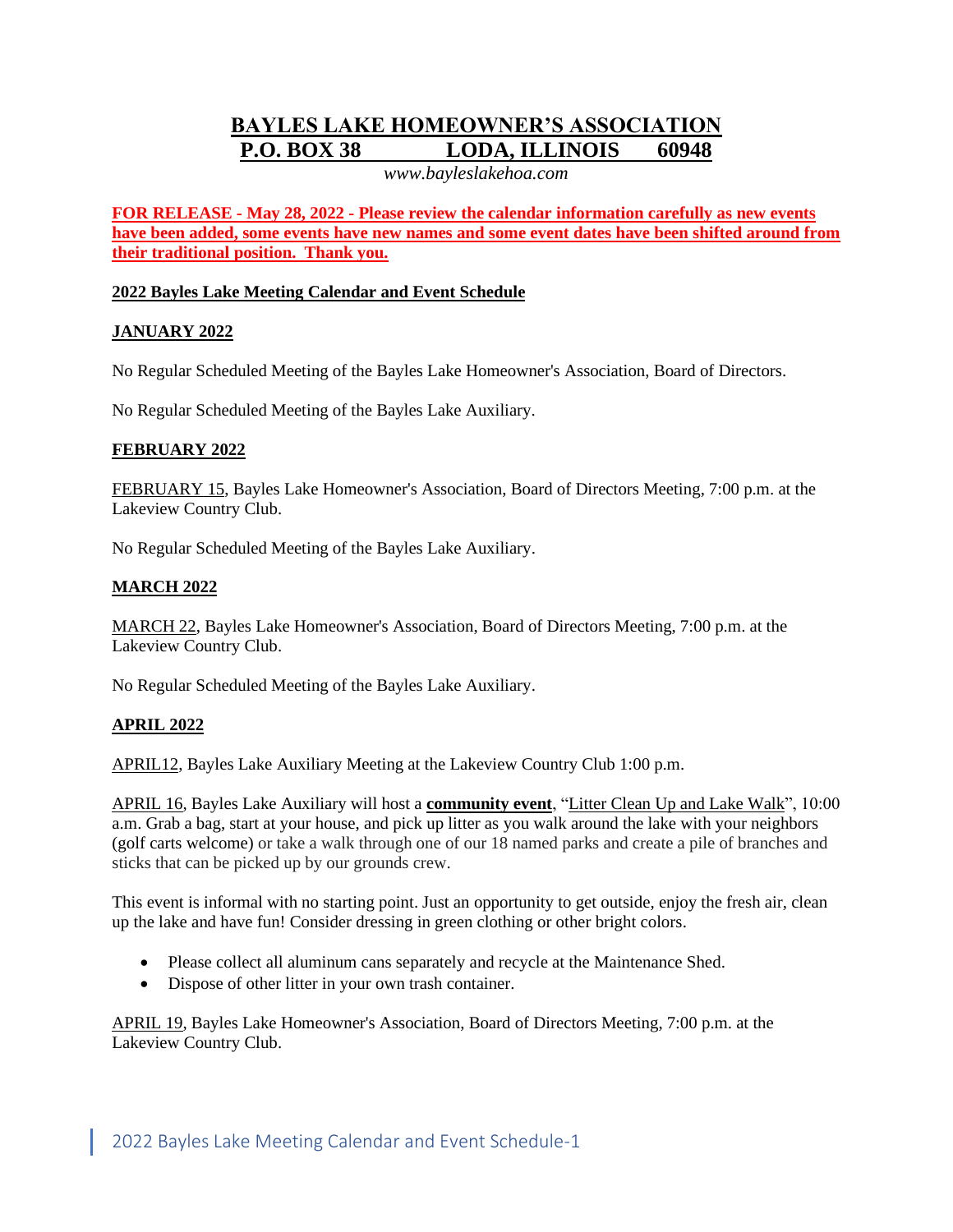# **MAY 2022**

MAY 7, Bayles Lake Auxiliary will host a **community event**, "Plant Exchange" at the Robinson Pavilion at Healey Park, 10:00 a.m.

MAY 10, Bayles Lake Auxiliary Meeting at the Lakeview Country Club 1:00 p.m. This meeting will include a featured speaker.

MAY 13 / 14, Bayles Lake Auxiliary will host a **community event**, "Community Garage Sale" 8:00 a.m.

MAY 21, Bayles Lake will host a **community event**, "Bayles Lake Great Clean Up Day", 8:00 a.m. - 12:00 noon. The dumpster's will be at the Maintenance Shed at the north end of the lake.

MAY 24, Bayles Lake Homeowner's Association, Board of Directors Meeting, 7:00 p.m. at the Lakeview Country Club.

MAY 29, "Music on the Lake - Part 1", **community event,** 1:00 p.m-4:00 p.m. Enjoy the show from your boat as we welcome back, "The All-Nighters". This community event will take place near the dock at 518 Sunrise Drive.

### **JUNE 2022**

JUNE 6, **Annual Bayles Lake Homeowners Assn. Meeting,** 7:00 p.m. at the Robinson Pavilion at Healey Park at Bayles Lake.

JUNE 11, Bayles Lake Auxiliary will host a **community event**, "Spring Potluck, Flag Retirement Ceremony, Hot Dog Roast and Bonfire", 5:00 p.m. at the Robinson Pavilion at Healey Park.

- • Plates, napkins, and utensils will be provided.
- The Auxiliary will furnish hot dogs, buns, condiments, and coffee.
- • Please bring a covered dish to share and beverages of your choice.

JUNE 18, Bayles Lake is assisting…

- Lake Iroquois as they host "Lake Escape  $5 K / 10 K /$  Kids Walk". The race will start at 7:30 am at the Lake Iroquois Beach House…across the street from our Boat Ramp. Runners will use the Bayles Lake perimeter road (Sunrise, Skyline, Sunset Drive) as part of the racecourse. Kids Walk / Race will be held on Newell Dam.
- Participants and volunteers can contact the Lake Iroquois office @ 217-386-2311 for more information.
- "Music on the Lake Part 2", **community event,** 2:00pm-5:00pm. Enjoy the show from your boat as we welcome, "Everingham-Pittman", This community event will take place near the dock at 144 Sunrise Court.

JUNE 28, Bayles Lake Homeowner's Association, Board of Directors Meeting, 7:00 p.m. at the Lakeview Country Club.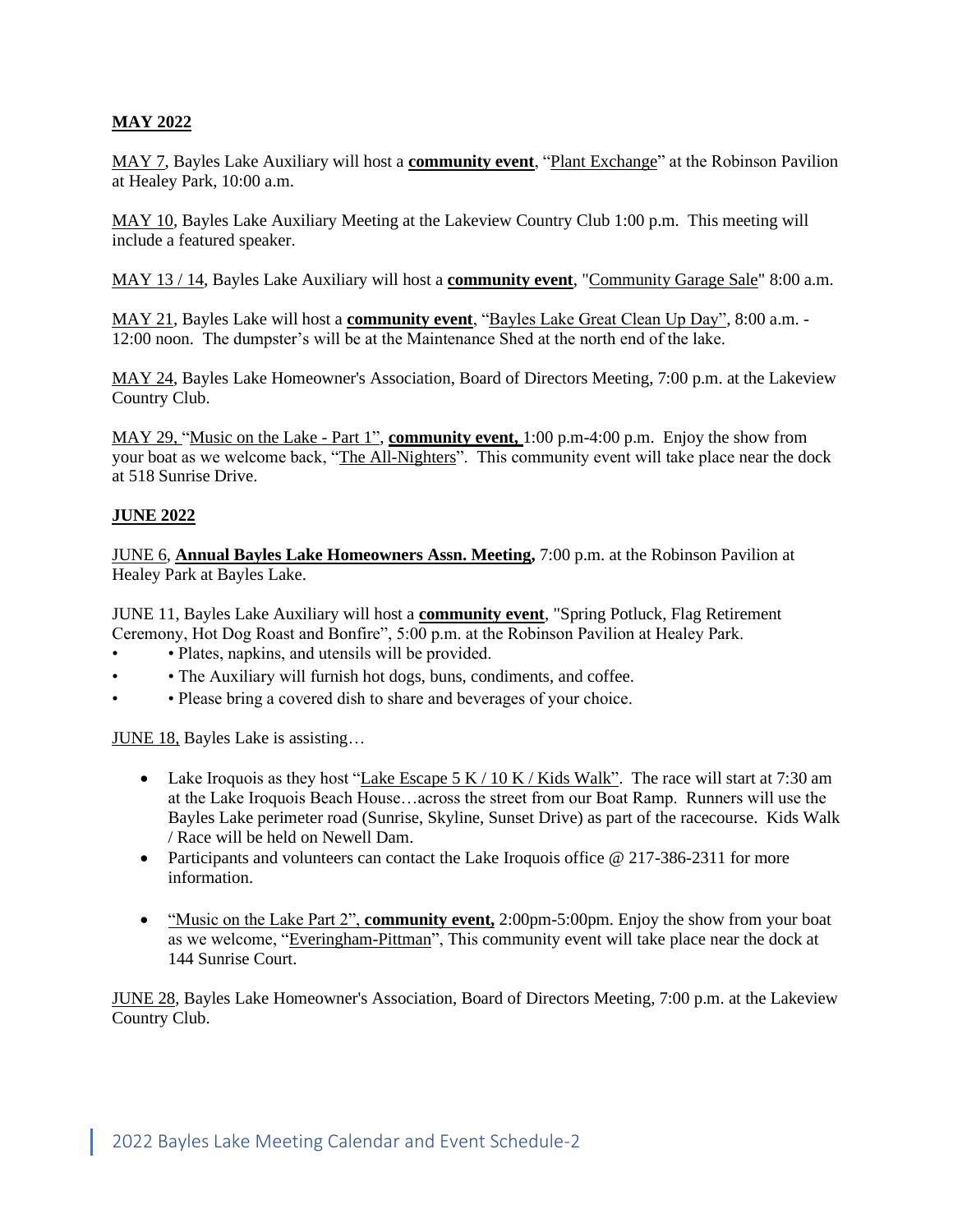# **JULY 2022**

JULY 2, "Music on the Lake - Part 3", **community event,** 1:00 p.m-3:00 p.m. with the talented "JMT Trio". Enjoy this awesome music show from your boat on the lake, near the dock at 1004 Parker Terrace. (If it rains, they will move to the Robinson Pavilion, same time.)

JULY 2, Bayles Lake Auxiliary will host a **community event** "Light Up Your Boat Parade", at 8:30 p.m. Decorate your boat with lights for an evening parade around the lake. Assemble at the boat launch.

JULY 3, "Music on the Lake - Part 4", **community event,** 11:30 a.m-2:00 p.m. with "The All-Nighters". Start off your day of celebrating our nation, with this 4-piece band that plays 70's - 90's covers as well as some of the latest country music hits. This event will take place near the dock at 518 Sunrise Drive.

JULY 3, "Music on the Lake - Part 5", **community event,** 3:00 p.m-5:00 p.m. with legendary "The Fairchild's". Enjoy our fantastic music show from your boat on the lake, near the dock at 340 Kaufmann Drive. (If it rains, they will move to the Robinson Pavilion, same time.)

JULY 3, Bayles Lake will host a **community event**, D.J. music begins at 7:30 p.m. and our "Fireworks Show" begins at 9:00 p.m. from Newell Dam. Enjoy our spectacular show from your boat on the lake. (FYI-TBA rain date will be July 5 same timeframe)

JULY 12, Bayles Lake Auxiliary will host a "Brunch / Meeting", at 11:00 a.m. at the Robinson Pavilion at Healey Park. This meeting will include a featured speaker.

JULY 23, Bayles Lake Auxiliary will host a **community event**, "Bayles Lake Regatta", 10:00 a.m. Paddle & oars, sails or not. Join us at the **South Lake** for this family fun, loosely competitive, nonmotorized event. (Results are not nearly as important as having a good time).

JULY 26, Bayles Lake Homeowner's Association, Board of Directors Meeting, 7:00 p.m. at the Lakeview Country Club.

### **AUGUST 2022**

AUGUST 20, Bayles Lake Auxiliary will host a **special community event** celebrating the 50th Anniversary of the Bayles Lake Auxiliary and the 70<sup>th</sup> Anniversary of Bayles Lake at the "Wine and Cheese Gathering". Join us at the Robinson Pavilion at Healey Park for wine, appetizers and socializing from  $5:00$  p.m.  $-6:30$  p.m. Featuring live music after 6:30 p.m.

• Bring a bottle of your favorite wine or drink of your choice and a favorite hors d'oeuvre to share.

AUGUST 23, Bayles Lake Homeowner's Association, Board of Directors Meeting, 7:00 p.m. at the Lakeview Country Club.

### **SEPTEMBER 2022**

SEPTEMBER 3, Bayles Lake Auxiliary will host a **community event**, "Golf Cart Parade and Fundraiser" Decorate your golf cart, tour the lake, and toss candy to the spectators along the route. Assemble at 12:45 p.m. at the Robinson Pavilion at Healey Park. The parade will start at 1:00 pm.

SEPTEMBER 4, "Music on the Lake - Part 6", **community event,** 1:00 p.m-4:00 p.m. End a wonderful season of music and fun with "The All-Nighters", near the dock at 518 Sunrise Drive.

2022 Bayles Lake Meeting Calendar and Event Schedule-3